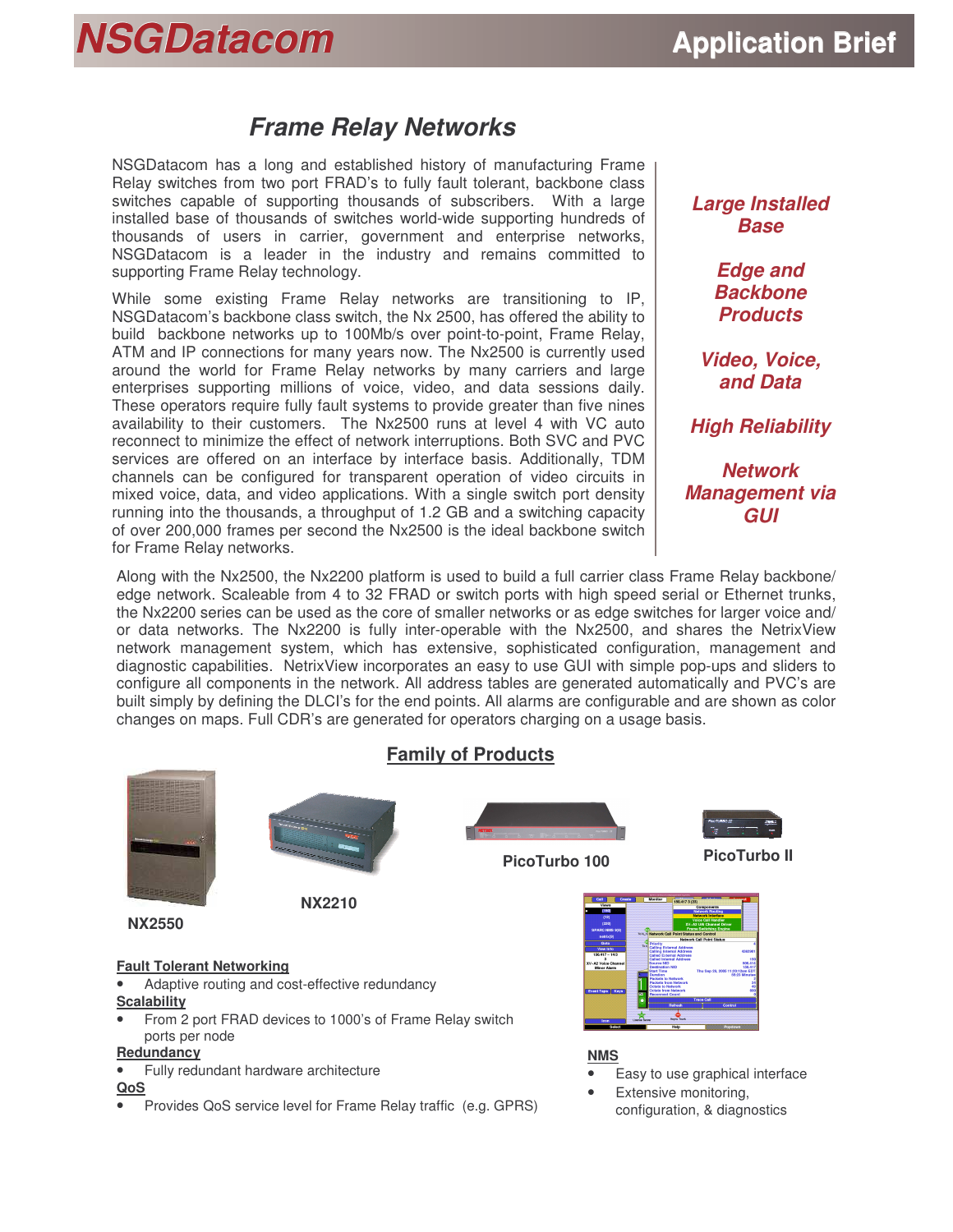The newest member of the Nx2200 series of products being released in 2006, the Nx2222, is an ideal edge or small Frame Relay network switch. With up to 18 high speed Frame Relay serial interfaces, 4 auto sensing 10/100BaseT Ethernet ports and optional DS3/Optical fiber interface the Nx2222 can be deployed as CPE or in the network. In either application minimum space is required as the unit can be rack mounted in 1U or can be supplied as a table top version.

Additionally, NSGDatacom's range of TURBO products provides a very scalable edge solution for transparently supporting legacy applications such as X.25, SNA, Asynch, SCADA etc. The Turbo platforms range from a simple low port density 3 port FRAD or switch to a fault tolerant 72 port access switch. TURBO Frame Relay trunks can run up to 2.048Mb/s.

All the above platforms have a rich Frame Relay implementation. Interfaces can be configured for UNI or NNI. CIR and burst rates can be specified and policed, throttling back bandwidth when necessary while allowing users to access their contracted bandwidth. Routing can be based on CIR ensuring that QoS agreements are met. There is full support for LMI, Annex G and Q.333 Annex D. FECN, BECN and the DE bit are fully supported and acted on. PVC's and SVC can be run simultaneously. Encapsulation is included and edge devices have native support for many legacy packet based protocols, such as X.25, SNA and BSYNC. This native support provides local spoofing which improves throughput and eliminates potential time-outs.

### **Customer Networks**

An international Carrier uses the Nx2500 to provide Frame Relays services to public and private companies. The Nx2500 provides a fully fault tolerant backbone system so that customers are always guaranteed service (see diagram 1). With many customers being financial institutions, the fully faulttolerant hardware and software architecture of the Nx2500 provides dynamic adaptive routing, allows implementation of self-healing, and high network availability which is essential in this environment. The high packet throughput and short latency of the Nx 2500 makes it ideal for supporting financial transactions. Indeed, over 70% of all the credit card transactions in the USA, and a significant number of international transactions daily are transported over a backbone network comprising of Nx2500 Frame switches.